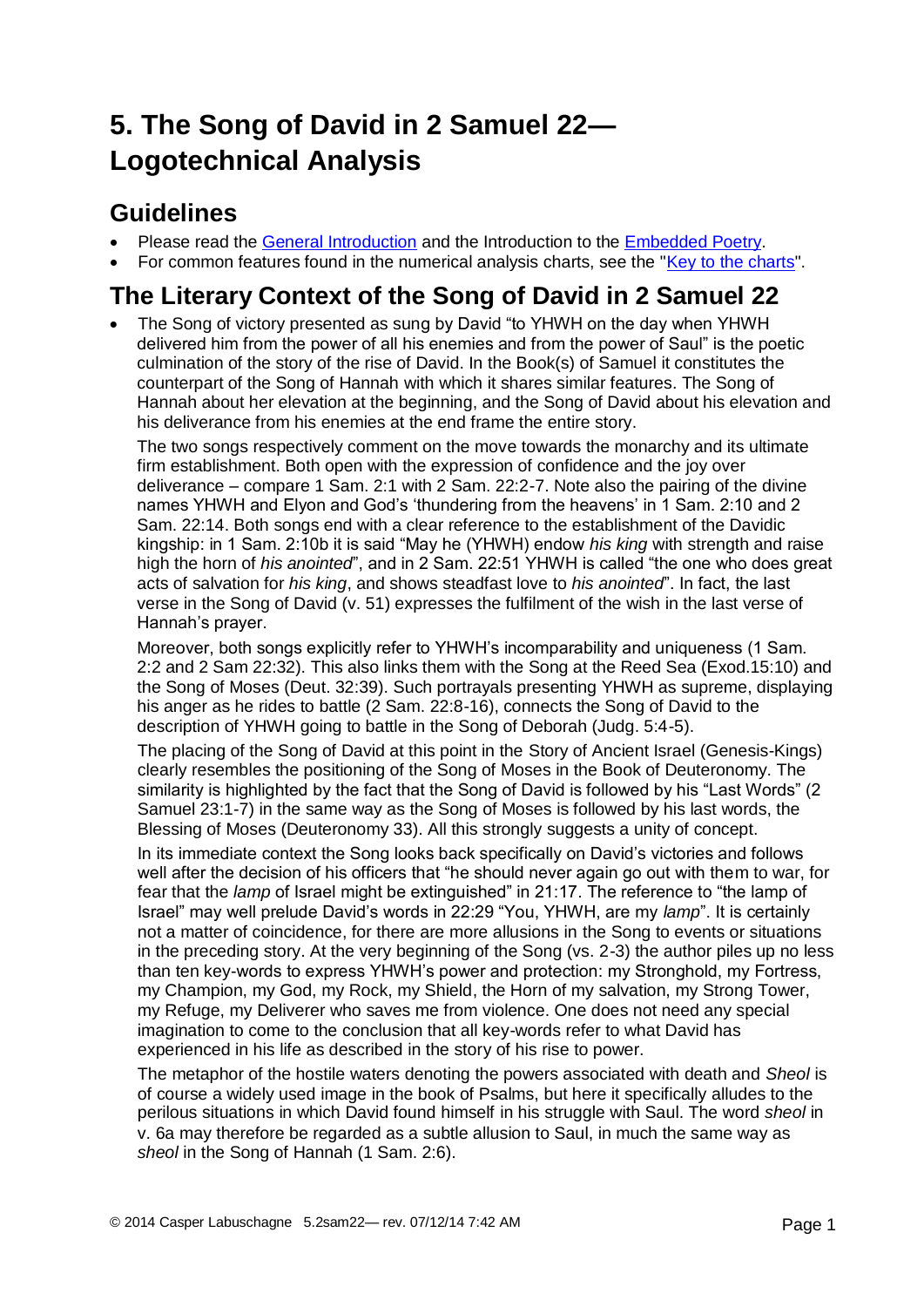Therefore, there is no reason to doubt that the Song of David was specifically composed to suit its place as the culmination in the story of David's rise to power. Neither is there any evidence for the prevalent supposition that it was transferred from a previous *Sitz im Leben* and inserted here as an inset hymn. In my view, the Song was composed along with its narrative context and integral to the story of the rise of David into which it was embedded as its poetic high point. See the context of the [Song at the Reed Sea](http://www.labuschagne.nl/1.exod15.pdf) and the [Song of Hannah.](http://www.labuschagne.nl/4.1sam2.pdf)

This settles, in my opinion, the problem of the relationship between 2 Samuel 22 and Psalm 18: the latter psalm is nothing but a copy of the Song of David, which had a transmission history of its own until it was incorporated into the Psalter as a key-poem in the First Book of Psalms. Compare the Introduction to [Book I](http://www.labuschagne.nl/intro1.pdf) of the Psalter.

### **Special features of 2 Samuel 22:2b-51**

In terms of numerical composition 2 Samuel 22 is far superior to Psalm 18 and certainly not in need of any emendation.<sup>1</sup> This is demonstrated by the opening verses with 17 words in the heading and introduction to the Song (vs. 1-2a), with **17** words in the first strophe (vs. 2b-3) and with **17** words concluding the Song. Additional evidence is the particularly beautiful centre of the Song: the middle word in v. 26b is flanked by **182** (**7** x **26**) words on either side: 365 = **182** + 1 + **182**. Moreover, the **7**-word meaningful centre of the two middle cola, v. 26 (110 =  $54 + 2 + 54$ ) may be regarded as expressing the gist of the Song:

*"With the loyal you show yourself loyal; with the blameless you show yourself blameless."*

And finally, the compositional formula of the Song including the heading and introductory formula, 382 = **187a** + 195b, has **187** words before *atnach,* which is a multiple of the divine name number **17** (**11** x **17**). Any emendation would disturb such numerical features. Psalm 18 lacks most of these significant features. The superiority of 2 Samuel 22 is also demonstrated by the state of the text. The text of 2 Samuel 22 can stand as it is in MT, but the text of Psalm 18 is in need of at least one emendation. See [Psalm 18.](http://www.labuschagne.nl/ps018g.pdf)

It is important to keep in mind that we should be careful not to use the text of Psalm 18 to 'restore' 2 Samuel 22 (e.g., in v. 36, where Psalm 18 has an extra colon), or vice versa. The two texts must be studied with due respect for the two traditions they represent. The safest way is to be conservative in textual criticism.

#### **Strophic structure -** Canto/Stanza boundary: ||

- Labuschagne: 2-3 || 4-6, 7-9, 10-13, 14-16 || 17-20, 21-25, 26-30 || 31-35, 36-39, 40-43, 44-46 || 47-49, 50-51 (5 cantos, **14** strophes, with **52** verselines and 110 cola, with due regard for the conspicuous switches in the way God is referred to: vs. 3||4, 25||26, 30||31, 35||36, and 46||47. The transition between 49a||49b within v. Strophe 13 (vs. 47-49) functions as a device for drawing special attention to what is said in v. 49b. See Observation 2 below.
- Van der Lugt: 2-3 || 4-6, 7-9, 10-13, 14-16 || 17-20, 21-24, 25-28, 29-31 || 32-35, 36-39, 40- 43, 44-46 || 47-49, 50-51 (5 cantos, 15 strophes, **52** verselines and 110 cola).
- Fokkelman: 2-4, 5-6, 7 || 8-9, 10-11, 12-13, 14-15, 16 || 17-18, 19-20 || 21-23, 24-25, 26-27, 28-30, 31 || 32-33, 34-35, 36-37, 38-39, 40-41, 42-43, 44-46 || 47-49, 50-51 (3 sections, 6 stanzas, 24 strophes with 53 verselines and 110 cola), taking v. 31c as a separate verseline. In his analysis of Psalm 18, in his book *Psalms in Form,* he rightly considers v. 31 as the third colon of its tricolic verseline.
- For an overview of other divisions of the text, see Van der Lugt, *CAS*, Psalm 18, § 6.

<u>.</u>

<sup>1</sup> F. Stolz, *Das erste und zweite Buch Samuel* (Zürcher Bibelkommentare), Zürich 1981, p.287, claims "daß Ps. 18 eher weniger textliche Schwierigkeiten aufweist als 2.Sam.22".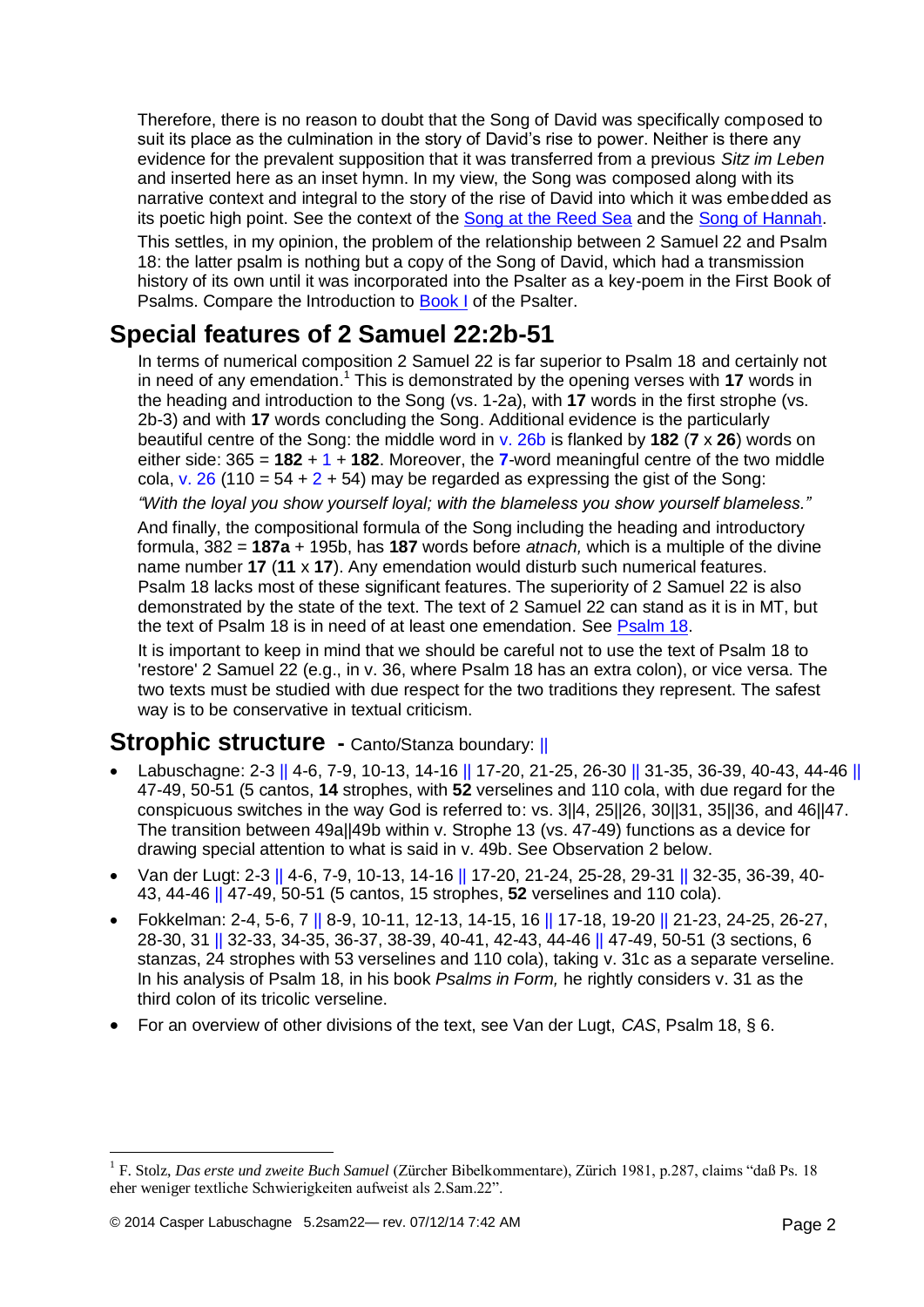## **Logotechnical analysis**

- Columns **a** and **b** show the number of words before and after the *atnach*.
- Column **c**: words spoken *to* God; **d**: words spoken *about* God.
- The numbering of the **verselines** is to be found to the right of the Hebrew text.

|                                                                 |                | <b>Total</b>                    | a                     | b                                  | с                     | $\mathbf d$                   |
|-----------------------------------------------------------------|----------------|---------------------------------|-----------------------|------------------------------------|-----------------------|-------------------------------|
| וַיִדַבֵּר דָּוִד לַיהוָה אֶת־דִּבְרֵי הַשִּׁירָה הַזֹּאת^<br>1 |                | $\overline{7}$                  | $\overline{7}$        |                                    |                       |                               |
| בִיוֹם הִצִּיל יְהוָה אתוֹ                                      |                | 4                               |                       | 4                                  |                       |                               |
| מִכַּף כָל־אֹיָבָיו וּמִכַּף שָׁאוּל:                           |                | 5                               |                       | 5                                  |                       |                               |
| Introductory formula<br>2a                                      | וַיאמרי        | 1                               | 1<br>=                | <u>0</u><br>+                      |                       |                               |
| Heading and introduction, $v. 1 + 2a$                           |                | 17                              | $=$<br>$\overline{8}$ | $+$<br>9                           |                       |                               |
| יְהוָה סַלְעִי וּמְצִדְתִי וּמְפַלְטִי־לִי: Note that*<br>2b    | $\mathbf{1}$   | 5                               | 0                     | $5*$                               | 5                     | 0                             |
| אֵלֹהֵי צוּרִי אֶחֱסֶה־בּוֹי v. 2b is <i>after</i> atnach!<br>3 |                | 4                               | $\overline{4}$        |                                    | 4                     | 0                             |
| מְגִנִּי וְקֶרֶן יִשְׁעֵי מִשְּׂנֵּבִי                          | $\mathbf{2}$   | 4                               |                       | 4                                  | 4                     | 0                             |
| וּמְנוּסִי מֹשָׁעִי מֵחָמָם תֹּשָׁעֲנִי:                        |                | <u>4</u>                        |                       |                                    | 4                     | 0                             |
| Canto I, Prelude Strophe 1 Total, v. 2b-3                       |                | 17                              | 4<br>$=$              | 13<br>$+$                          | $= 17$                | $\overline{0}$<br>$\ddot{}$   |
| מְהָלָל אֶקְרָא יְהוָה^<br>4                                    | 3              | 3                               | 3                     |                                    |                       | 3                             |
| וּמֵאֹיִבֵי אָוַשֵׁעַ:                                          |                | $\overline{2}$                  |                       | 2                                  |                       | $\overline{2}$                |
| Total, v. 4                                                     |                | 5                               | 3<br>$=$              | $\overline{2}$<br>$+$              | 0<br>$=$              | 5<br>÷.                       |
| 5<br>כי אפפני משברי־מות^                                        | 4              | 4                               | $\overline{4}$        |                                    |                       | 4                             |
| נִחֲלִי בְלִיַעַל יְבַעֲתָנִי:                                  |                | <u>3</u>                        |                       | 3                                  |                       | $\overline{3}$                |
| Total, v. 5                                                     |                | $\overline{7}$                  | 4<br>$=$              | 3<br>$\ddot{}$                     | $\mathbf 0$<br>$=$    | $\overline{7}$<br>$\ddot{}$   |
| חֵבְלֵי שָׁאוֹל סַבִּנִי^<br>6                                  | 5              | 3                               | 3                     |                                    |                       | 3                             |
| קִדְמָנִי מֹקְשֵׁי־מָוֶת:                                       |                | $\overline{3}$                  |                       | 3                                  |                       | $\overline{3}$                |
| Total, v. 6                                                     |                | 6                               | $\mathbf{3}$<br>$=$   | 3 <sup>7</sup><br>$\boldsymbol{+}$ | 0<br>$=$              | 6<br>+                        |
| Strophe 2<br>Total, v. 4-6                                      |                | 18                              | $= 10$                | 8<br>$\pm$                         | 0<br>$=$              | $\frac{18}{1}$<br>$\mathbf +$ |
| $\overline{7}$<br>בַצַּר־לִי אֶקְרָא יְהוָה                     | - 6            | 4                               | 4                     |                                    |                       | 4                             |
| וְאֵל־אֱלֹהֵי אֵקְרָ^                                           |                | 3                               | 3                     |                                    |                       | 3                             |
| וַיִּשְׁמַע מֵהֵיכָלוֹ קוֹלִי                                   | $\overline{7}$ | 3                               |                       | 3                                  |                       | 3                             |
| ּוְשָׁוְעַתִי בְּאַזְנַיו:                                      |                | $\overline{2}$                  |                       | 2                                  |                       | $\overline{2}$                |
| Total, v. 7                                                     |                | 12                              | 7<br>$=$              | 5<br>$\ddot{}$                     | 0<br>$=$              | 12<br>$\pm$                   |
| Total, v. 4-7                                                   |                | $\frac{30}{5}$<br>47            | 17<br>$\quad =$<br>21 | 13<br>$\pm$<br>26<br>$+$           | 0<br>$=$<br>17<br>$=$ | <u>30</u><br>$\ddot{}$<br>30  |
| Total, vs. 2b-7<br>8<br>ויתנעש ותרעש האר                        | 8              | 3                               | 3                     |                                    |                       | $\ddot{}$<br>3                |
|                                                                 |                | 3                               | 3                     |                                    |                       | 3                             |
| מוֹסְדוֹת הַשָּׁמַיִם יִרְנְזוּ^                                |                |                                 |                       |                                    |                       |                               |
| וַיִּתְנְּעֲשׁוּ כִּי־חָרָה לוֹ:<br>Total, v. 8                 |                | $\overline{4}$<br>10            | 6<br>$=$              | 4<br>$\overline{4}$<br>$\ddot{}$   | $\mathbf 0$           | 10<br>$\ddot{}$               |
| ַעֲלָה עָשָׁן בְּאַפּוֹ<br>9                                    | $\overline{9}$ | 3                               | 3                     |                                    |                       | 3                             |
| וְאֵשׁ מִפִּיו תֹּאבִל^                                         |                | 3                               | 3                     |                                    |                       | 3                             |
| גֶּחָלִים בָּעֲרוּ מִמֶּנּוּ:                                   |                |                                 |                       | 3                                  |                       | $\overline{3}$                |
| Total, v. 9                                                     |                |                                 | <u>6</u>              | <u>3</u><br>+                      | $=$                   | <u>9</u>                      |
| Total, v. 7-9<br>Strophe 3                                      |                | $\frac{3}{9}$<br>$\frac{9}{31}$ | $=$<br>19             | 12<br>$\ddot{}$                    | $\overline{0}$        | $+31$                         |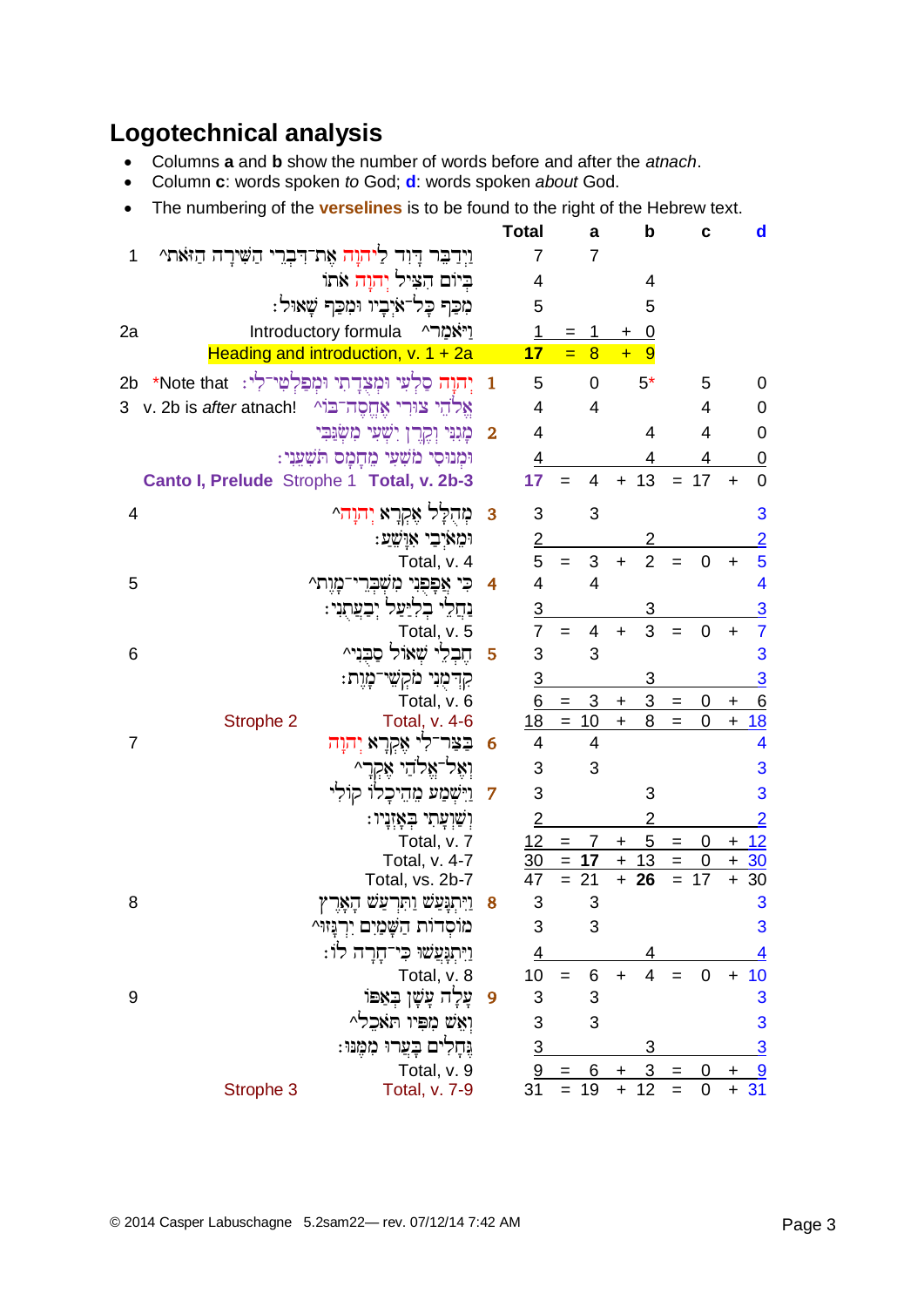| 10 |                 | ויט שמים וירד^                         | 10        | 3              |                          | 3              |            |                                   |                                                        |                            |                | 3                       |
|----|-----------------|----------------------------------------|-----------|----------------|--------------------------|----------------|------------|-----------------------------------|--------------------------------------------------------|----------------------------|----------------|-------------------------|
|    |                 | וַעֲרָפֶּל תַּחַת רַגְלָיו:            |           | $\overline{3}$ |                          |                |            | 3                                 |                                                        |                            |                | $\overline{3}$          |
|    |                 | Total, v. 10                           |           | 6              | $\equiv$                 | 3              | $\ddot{}$  | 3                                 | $=$                                                    | $\mathbf 0$                |                | $+ 6$                   |
| 11 |                 | וַיִּרְכַּב עַל־כִּרוּב וַיַּעֹף^      | 11        | 4              |                          | $\overline{4}$ |            |                                   |                                                        |                            |                | $\overline{\mathbf{4}}$ |
|    |                 | וַיֵּרָא עַל־כַּנִפֵּי־רוּחַ:          |           | <u>4</u>       |                          |                |            | 4                                 |                                                        |                            |                | $\overline{4}$          |
|    |                 | Total, v. 11                           |           | 8              |                          | $= 4$          | $\ddot{}$  | 4                                 | $=$                                                    | $\mathbf 0$                | $\pm$          | $\boldsymbol{8}$        |
| 12 |                 | וַיָּשֶׁת חֹשֶׁךְ סְבִיבֹתָיו סְכּוֹת^ | 12        | 4              |                          | $\overline{4}$ |            |                                   |                                                        |                            |                | $\overline{\mathbf{4}}$ |
|    |                 | חַשְׁרַת־מַיִם עָבִי שְׁחָקִים:        |           | $\overline{4}$ |                          |                |            |                                   |                                                        |                            |                | $\overline{4}$          |
|    |                 | Total, v. 12                           |           | $\frac{8}{2}$  |                          | $= 4$          | $\ddot{}$  | 4                                 | $=$                                                    | 0                          | $\mathbf +$    | $\overline{8}$          |
| 13 |                 | מִנּּנֵה נֵגְדוֹ^                      | 13        |                |                          | $\overline{2}$ |            |                                   |                                                        |                            |                | $\overline{2}$          |
|    |                 | ּבְעֲרוּ וַּחֲלִי־אֵשׁ:                |           | 3              |                          |                |            | 3                                 |                                                        |                            |                | 3                       |
|    |                 | Total, v. 13                           |           | $\overline{5}$ |                          |                |            | 3                                 |                                                        | $\overline{0}$             | +              | $\frac{5}{27}$          |
|    | Strophe 4       | Total, v. 10-13                        |           | 27             | $=$                      | 13             | $\ddot{}$  | 14                                |                                                        | $\mathbf 0$                | $\ddot{}$      |                         |
| 14 |                 | יַרִעֵם מִן־שָׁמַיִם יִהוַה^           | 14        | 4              |                          | $\overline{4}$ |            |                                   |                                                        |                            |                | 4                       |
|    |                 | וְעֶלְיוֹן יִתֵּן קוֹלוֹ:              |           | $\overline{3}$ |                          |                |            | 3                                 |                                                        |                            |                | $\overline{3}$          |
|    |                 | Total, v. 14                           |           | 7              | $\qquad \qquad =$        | 4              | +          | $\overline{3}$<br>$\overline{17}$ | $\qquad \qquad =$                                      | <u>0</u><br>$\overline{0}$ | $\mathbf +$    | $\overline{1}$          |
|    |                 | Total, v. 10-14                        |           | 34             | $=$                      | 17<br>3        | $\ddot{+}$ |                                   | $\equiv$                                               |                            | $\ddot{}$      | 34                      |
| 15 |                 | וַיִּשְׁלַח חָצִים וַיְפִיצֵם^         | 15        | 3              |                          |                |            |                                   |                                                        |                            |                | 3                       |
|    |                 | בְּרָק וַיָּהֹם:                       |           | $\frac{2}{5}$  |                          |                |            | 2<br>$\overline{2}$               |                                                        |                            |                | $\frac{2}{5}$           |
| 16 |                 | Total, v. 15                           | <b>16</b> | $\mathsf 3$    | $=$                      | 3<br>3         | $\ddot{}$  |                                   | $=$                                                    | $\overline{0}$             | $\ddot{}$      | 3                       |
|    |                 | <u>וי</u> ראו אַפִקי יָם               |           | 3              |                          | 3              |            |                                   |                                                        |                            |                | 3                       |
|    |                 | יִנִּלוּ מֹסְדוֹת הֵבֵל^               |           |                |                          |                |            |                                   |                                                        |                            |                |                         |
|    |                 | בִּנְעֲרַת יִהוַה                      | 17        | $\overline{2}$ |                          |                |            | $\overline{2}$                    |                                                        |                            |                | $\overline{2}$          |
|    |                 | מִנִּשְׁמַת רוּחַ אַפּוֹ:              |           | $\overline{3}$ |                          |                |            | 3                                 |                                                        |                            |                | <u>3</u>                |
|    | Strophe 5       | Total, v. 16<br>Total, v. 14-16        |           | 11<br>23       | $=$<br>$\qquad \qquad =$ | 6<br>13        |            | $+5$<br>$+10$                     | $\qquad \qquad =$<br>$\hspace{1.6cm} = \hspace{1.6cm}$ | 0<br>0                     | $+$            | $+ 11$<br>23            |
|    | <b>Canto II</b> | <b>Total, v. 4-16</b>                  |           | 99             |                          | $= 55$         | $+$        | 44                                | $=$                                                    | 0                          | $+$            | 99                      |
|    |                 | Total, v. 2b-16                        |           | 116            |                          | $= 59$         |            | $+ 57$                            |                                                        | $= 17$                     | $\ddot{}$      | 99                      |
| 17 |                 | יִשְׁלַח מִמְּרוֹם יִקְחֵנִי^          | 18        | $\sqrt{3}$     |                          | 3              |            |                                   |                                                        |                            |                | 3                       |
|    |                 | ימשני ממים רבים:                       |           | $\overline{3}$ |                          |                |            | 3                                 |                                                        |                            |                | $\overline{3}$          |
|    |                 | Total, v. 17                           |           | 6              |                          | 3              |            | 3                                 |                                                        | 0                          | +              | 6                       |
| 18 |                 | יַצִּילֵנִי מֵאֹיְבִי עָזי             | 19        | 3              |                          | 3              |            |                                   |                                                        |                            |                | 3                       |
|    |                 | מִשְׁנָאֵי כִּי אָמְצוּ מִמְּנִי:      |           |                |                          |                |            |                                   |                                                        |                            |                | $\overline{4}$          |
|    |                 | Total, v. 18                           |           | $\frac{4}{7}$  | $=$                      | $\sqrt{3}$     | $\ddot{}$  | $\overline{\mathbf{4}}$           | $=$                                                    | 0                          | $\ddot{}$      | $\overline{7}$          |
| 19 |                 | יִקַדְמָנִי בְיוֹם אֵידִי^             | 20        | 3              |                          | 3              |            |                                   |                                                        |                            |                | 3                       |
|    |                 | <u>ויהי יהוה משִׁ</u> עַן לִי:         |           | $\frac{4}{7}$  |                          |                |            |                                   |                                                        |                            |                | $\overline{4}$          |
|    |                 | Total, v. 19                           |           |                | $=$                      | $\sqrt{3}$     | $\ddot{}$  | 4                                 |                                                        | $\mathbf 0$                | $\ddot{}$      | $\overline{7}$          |
| 20 |                 | וַיֹּצֵא לַמֵּרְחָב אֹתִי^             | 21        | 3              |                          | 3              |            |                                   |                                                        |                            |                | 3                       |
|    |                 | יִחַקְצִנִי כִּי־חָפִץ בִי:            |           | <u>4</u>       |                          |                |            | 4                                 |                                                        |                            |                | <u>4</u>                |
|    |                 | Total, v. 20                           |           |                |                          | 3              | $\ddot{}$  | 4                                 | $=$                                                    | 0                          | $\overline{+}$ | $\overline{I}$          |
|    | Strophe 6       | <b>Total, v. 17-20</b>                 |           | 27             | $=$                      | 12             | $\ddot{}$  | 15                                | $=$                                                    | $\mathbf 0$                | $\ddot{}$      | 27                      |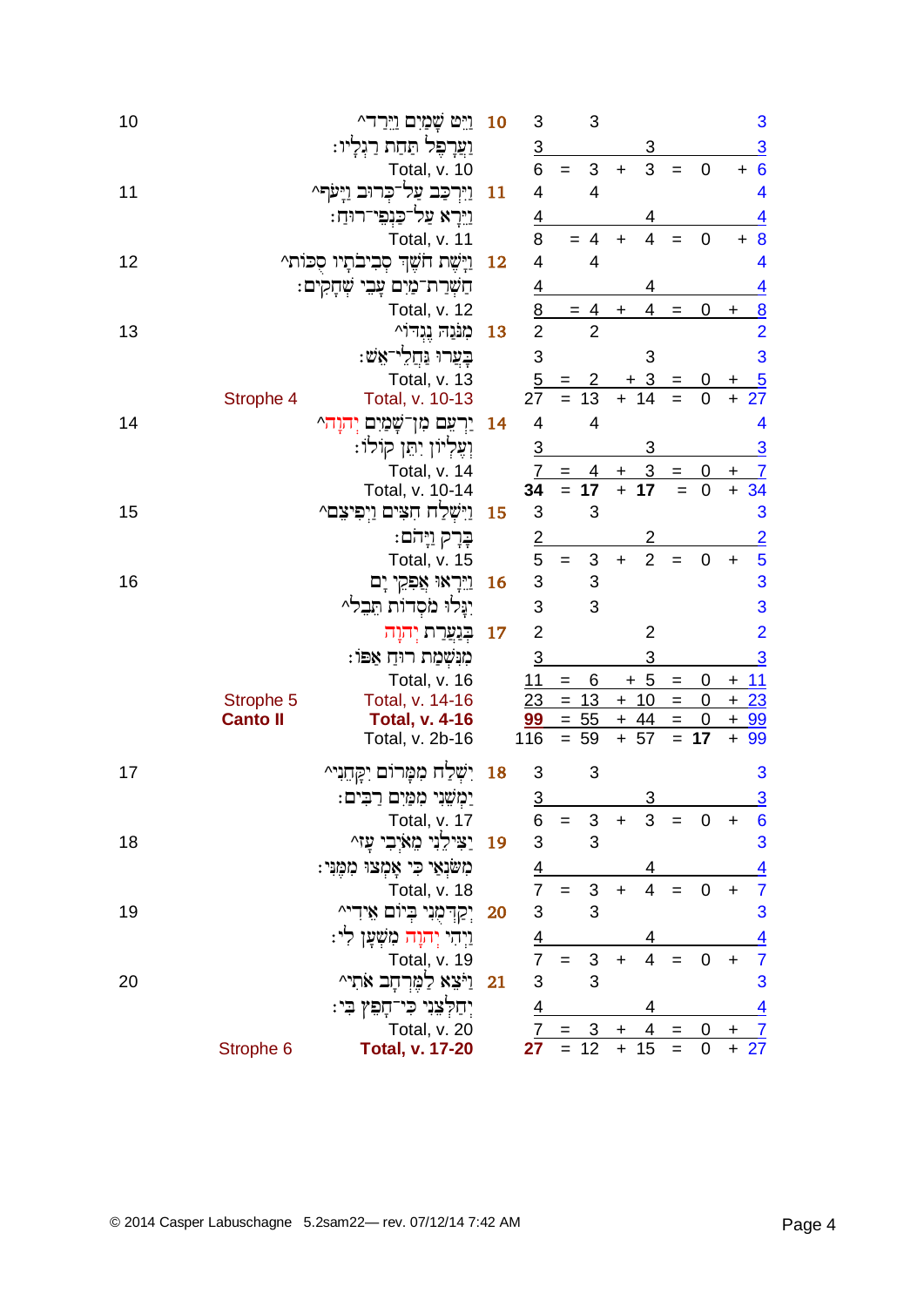| 21 | יִנְּמְכֵנִי יְה <i>וָ</i> וָה כְּצִדְקָתִי^                                                                                          | 22 | 3                       |                 | 3                                |                 |                                                          |                   |                         |           | 3                            |
|----|---------------------------------------------------------------------------------------------------------------------------------------|----|-------------------------|-----------------|----------------------------------|-----------------|----------------------------------------------------------|-------------------|-------------------------|-----------|------------------------------|
|    | קִבר יְדַי יָשִׁיב לִי:                                                                                                               |    | 4                       |                 |                                  |                 | 4                                                        |                   |                         |           | <u>4</u>                     |
|    | Total, v. 21                                                                                                                          |    |                         | $7 =$           | <u>3</u>                         | $\pm$           | 4                                                        | $=$               | 0                       | $+$       | $\overline{7}$               |
|    | Total, v. 17-21                                                                                                                       |    | 34                      |                 | $= 15$                           | $+$             | 19                                                       | $\equiv$          | $\mathbf 0$             |           | $+ 34$                       |
| 22 | כִּי שָׁמַרְתִי דַרְכִי יְהוַה^                                                                                                       | 23 | 4                       |                 | $\overline{4}$                   |                 |                                                          |                   |                         |           | 4                            |
|    | וִלֹא רַשָׁעִתִּי מָאֱלֹהַי:                                                                                                          |    | 3                       |                 |                                  |                 | 3                                                        |                   |                         |           | $\overline{3}$               |
|    | Total, v. 22                                                                                                                          |    | $\overline{7}$          | $=$             | 4                                | $\ddot{}$       | 3                                                        | $=$               | 0                       | ٠         | $\overline{7}$               |
| 23 | כִּי כָל־מִשְׁפָּטָיו                                                                                                                 | 24 | 4                       |                 | $\overline{4}$                   |                 |                                                          |                   |                         |           | 4                            |
|    | וְחָקִתְיו לֹא ֹאָסוּר מִמֶּנָּה:                                                                                                     |    | 4                       |                 |                                  |                 |                                                          |                   |                         |           | <u>4</u>                     |
|    | Total, v. 23                                                                                                                          |    | 8                       | $=$             | 4                                | $\ddot{}$       | $\overline{4}$                                           | $=$               | 0                       | ٠         | 8                            |
| 24 | וָאֶהְיֶה תָמִים לוֹ^                                                                                                                 | 25 | 3                       |                 | 3                                |                 |                                                          |                   |                         |           | 3                            |
|    |                                                                                                                                       |    | 2                       |                 |                                  |                 |                                                          |                   |                         |           |                              |
|    | וָאֶשְתַּמְרָה מֵעֲוֹנִי:                                                                                                             |    |                         |                 |                                  |                 | 2                                                        |                   |                         |           | $\overline{2}$               |
|    | Total, v. 24                                                                                                                          |    | $\overline{\mathbf{4}}$ | $5 =$           | $\overline{3}$<br>$\overline{4}$ | $\ddot{}$       | $\overline{2}$                                           | $\qquad \qquad =$ | 0                       | $\ddot{}$ | $\overline{5}$<br>4          |
| 25 | וַיַּשֶׁב יִהוַה לִי<br>ݗִּצִדְקְתִי^                                                                                                 | 26 |                         |                 |                                  |                 |                                                          |                   |                         |           |                              |
|    | כִּבֹרִי לְנֶגֶד עֵינַיו:                                                                                                             |    | $\overline{3}$          |                 |                                  |                 | 3                                                        |                   |                         |           | <u>3</u>                     |
|    | Total, v. 25                                                                                                                          |    | $\overline{7}$          | $\equiv$<br>$=$ | 4<br>18                          | +<br>$\ddot{+}$ | <u>3</u><br>16                                           | $=$               | <u>0</u><br>$\mathbf 0$ |           | $\frac{+}{+}$ $\frac{7}{34}$ |
|    | Strophe 7<br><b>Total, v. 21-25</b>                                                                                                   |    | 34                      |                 | 3                                |                 |                                                          | $=$               |                         |           |                              |
|    | 26 Middle cola:<br>עִם־חָסִיד תִּתְחַסָּד^                                                                                            | 27 | 3                       |                 |                                  |                 |                                                          |                   | 3                       |           |                              |
|    | עם־גִּבּוֹר תַּמִים תִּתַּמָּם:<br>$110 = 54 + 2 + 54$                                                                                |    | <u>4</u>                |                 |                                  |                 | 4                                                        |                   | 4                       |           |                              |
|    | Middle word: $365=182+[1]+182$<br>Total, v. 26                                                                                        |    | $\overline{7}$          | $=$             | 3                                |                 | $+4$                                                     | $=$               | $\overline{7}$          | $\ddot{}$ | $\mathbf 0$                  |
| 27 | 54 (2x27) 182 (7x26)<br>עִם־נָבָר תִּתְבָר^                                                                                           | 28 | 3                       |                 | 3                                |                 |                                                          |                   | 3                       |           |                              |
|    | וְעִם־עָקֵשׁ תִּתַפְּל:                                                                                                               |    | $\overline{3}$          |                 |                                  |                 | 3                                                        |                   | 3                       |           |                              |
|    | Total, v. 27                                                                                                                          |    | 6                       | $=$             | 3                                | $\ddot{}$       | 3                                                        | $=$               | 6                       | $\ddot{}$ | $\mathbf 0$                  |
| 28 | וְאֵת־עַם עַנִי תּוֹשִׁיע^                                                                                                            | 29 | 4                       |                 | $\overline{4}$                   |                 |                                                          |                   | 4                       |           |                              |
|    | וְעֵינֶיךְ עַל־רָמִים תַּשְׁפִּיל:                                                                                                    |    | <u>4</u>                |                 |                                  |                 | 4                                                        |                   | 4                       |           |                              |
|    | Total, v. 28                                                                                                                          |    | 8                       | $=$             | 4                                | $\ddot{}$       | 4                                                        | $=$               | 8                       | $\ddot{}$ | $\boldsymbol{0}$             |
| 29 | כִּי־אַתָּה נֵירִי יְהוָה^                                                                                                            | 30 | 4                       |                 | 4                                |                 |                                                          |                   | 4                       |           |                              |
|    | וַיהוָה יַגִּיהַ חָשְׁכִּי:                                                                                                           |    | $\overline{3}$          |                 |                                  |                 | 3                                                        |                   | 3                       |           |                              |
|    | Total, v. 29                                                                                                                          |    | $\overline{7}$          | $=$             | 4                                | $\ddot{}$       | 3                                                        | $=$               | $\overline{7}$          | $\ddot{}$ | $\mathbf 0$                  |
| 30 | כִּי בִכָה אָרוּץ וְּדוּד^                                                                                                            | 31 | 4                       |                 | 4                                |                 |                                                          |                   | 4                       |           |                              |
|    | ּבִאלֹהַי אֲדַלֶּג־שׁוּר:                                                                                                             |    | $\overline{3}$          |                 |                                  |                 |                                                          |                   |                         |           |                              |
|    | Total, v. 30                                                                                                                          |    |                         |                 |                                  |                 |                                                          |                   |                         |           |                              |
|    | <b>Total, v. 26-30</b><br>Strophe 8                                                                                                   |    |                         |                 |                                  |                 | $\frac{7}{35} = \frac{4 + 3}{17} = \frac{7 + 0}{35 + 0}$ |                   |                         |           |                              |
| 31 | 3 5 באל תקים דרכוי A3 5 ב                                                                                                             |    |                         |                 | $\mathbf{3}$                     |                 |                                                          |                   |                         |           |                              |
|    | אָמְרַת יְהוָה צְרוּפָּה                                                                                                              |    | $\overline{\mathbf{3}}$ |                 |                                  |                 | 3                                                        |                   |                         |           | $\frac{3}{5}$                |
|    | מַגִן הוּ□א לִכֹל הַחֹסִים בּוֹ:                                                                                                      |    | $\frac{5}{2}$           |                 |                                  |                 | 5                                                        |                   |                         |           |                              |
|    | Total, v. 31                                                                                                                          |    |                         |                 | $11 = 3 +$                       |                 | 8                                                        | $=$               | $\mathbf 0$             | $+11$     |                              |
| 32 | 5 33 כִּי מִי־אֵל מִבַּלְעֲדֵי יְהוָהֹ^                                                                                               |    |                         |                 | 5                                |                 |                                                          |                   |                         |           | 5                            |
|    | וּמִי צוּר מִבַּלְעֲדֵי אֱלֹהֵינוּ:                                                                                                   |    |                         |                 |                                  |                 |                                                          |                   |                         |           |                              |
|    | Total, v. 32                                                                                                                          |    |                         |                 | $\frac{4}{9}$ = 5<br>3 3         | $+$             | 4<br>$\overline{4}$                                      | $=$               | $\mathbf 0$             | $+$       | $\overline{4}$               |
| 33 | 34 - הָאֵל מָעוּזִי חָיִלֹּ^                                                                                                          |    |                         |                 |                                  |                 |                                                          |                   |                         |           | $\frac{9}{3}$                |
|    |                                                                                                                                       |    |                         |                 |                                  |                 |                                                          |                   |                         |           |                              |
|    | י-כ הָאֵל מָעוּדִי<br>- פְּמִים פָּרַחֵ קָמִים<br>- 6 = 5 דומה דו 15 הואר<br>- 35 דומה דו 35 לווחור ב<br>וַיַּתֵּר תָּמִים דַּרְכִּי: |    |                         |                 |                                  |                 | 3                                                        |                   |                         |           | $\frac{3}{6}$                |
|    |                                                                                                                                       |    |                         |                 |                                  |                 | 3 <sup>1</sup>                                           | $=$               | 0                       | $+$       |                              |
| 34 | 85   מְשַׁוֶּה רַגְלֵי כָּאַיְלוֹת^                                                                                                   |    |                         |                 |                                  |                 |                                                          |                   |                         |           |                              |
|    | וְעַל בְּמוֹתֵי יַעֲמָדֵנִי:                                                                                                          |    | $\overline{3}$          |                 |                                  |                 | 3                                                        |                   |                         |           | $\overline{3}$               |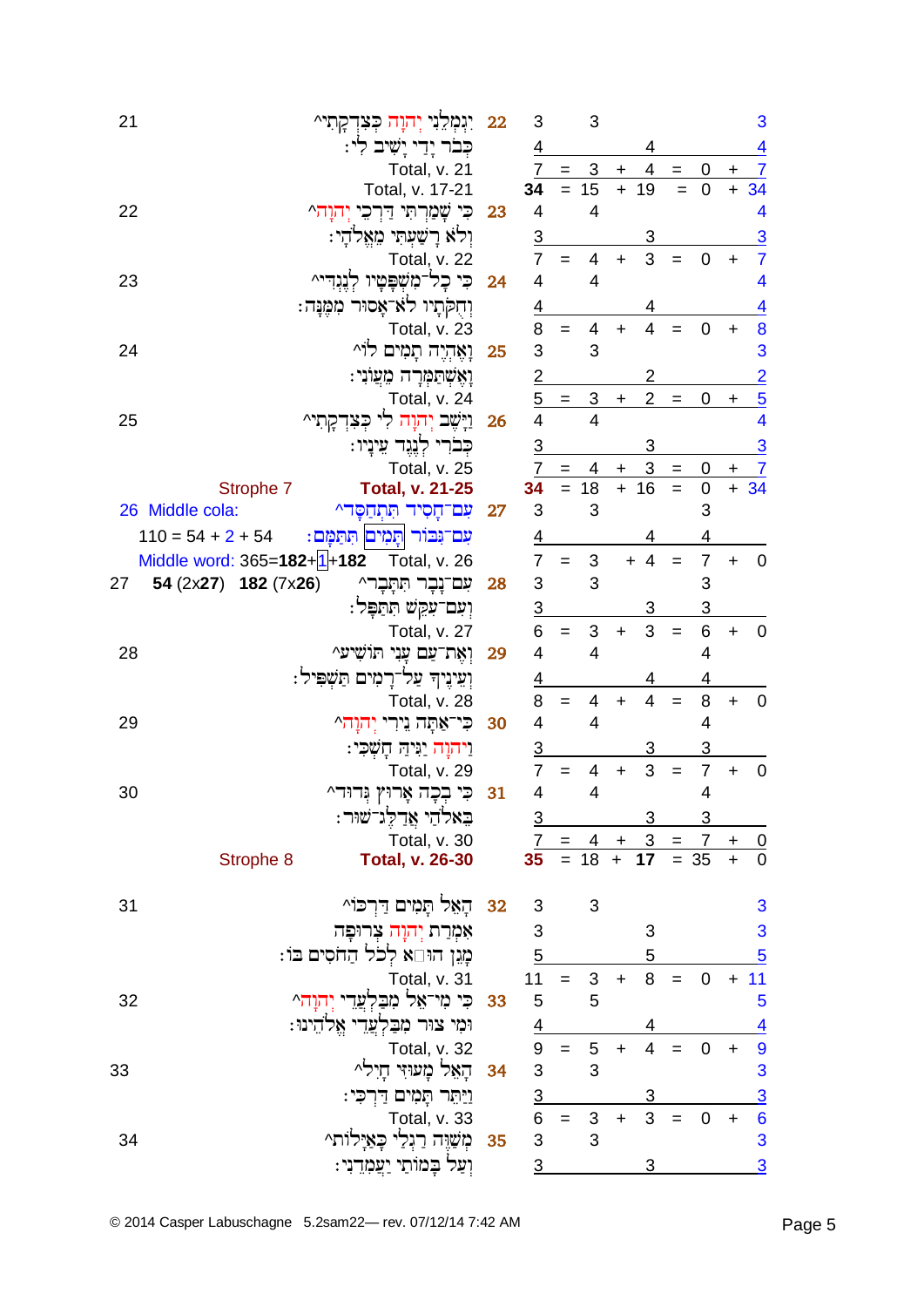| 35 | Total, v. 34<br>מִלַמֵּר יָדֵי לַמִּלְ<br><u>המה</u> ^            | 36 | 6<br>3                  | $=$        | 3<br>3                       | +               | 3                       |                          | 0              | +                    | 6<br>3                           |
|----|-------------------------------------------------------------------|----|-------------------------|------------|------------------------------|-----------------|-------------------------|--------------------------|----------------|----------------------|----------------------------------|
|    | וְנִחַת קֶשֶׁת־נְחוּשָׁה זְרֹעֹתָי:                               |    | 4                       |            |                              |                 | 4                       |                          |                |                      | 4                                |
|    | Total, v. 35                                                      |    |                         | $7 =$      | $\mathbf{3}$                 |                 | $+4$                    | $\qquad \qquad =$        | 0              | $\ddot{}$            | $\overline{7}$                   |
|    | Strophe 9<br><b>Total, v. 31-35</b>                               |    | 39                      |            | $= 17$                       |                 | $+22$                   | $=$                      | 0              |                      | $+39$                            |
| 36 | וַתִּחֶן־לִי כָּוֹּגֵן יִשְׁעֲדִּ^                                | 37 | 4                       |            | 4                            |                 |                         |                          | $\overline{4}$ |                      |                                  |
|    | וַעֲנתִךּ תַּרְבֵּנִי:                                            |    | $\overline{2}$          |            |                              |                 | 2                       |                          | 2              |                      |                                  |
|    | Total, v. 36                                                      |    | 6                       | $=$        | 4                            |                 | $+2$                    | $=$                      | 6              | $\ddot{}$            | $\mathbf 0$                      |
| 37 | תַּרְחִיב צָעֲדִי תַּחְתֵּנִי^                                    | 38 | 3                       |            | 3                            |                 |                         |                          | 3              |                      |                                  |
|    | וְלֹא מָֽצִרוּ קַרְסֻלְי:                                         |    |                         |            |                              |                 | 3                       |                          | 3              |                      |                                  |
|    | Total, v. 37                                                      |    | $\frac{3}{6}$           | $=$        | $\mathfrak{B}$               |                 | $\mathfrak{S}$<br>$+$   | $=$                      | 6              | $\ddot{}$            | $\mathbf 0$                      |
| 38 | אֶרְדְפָה אֹיְבִי וָאַשְׁמִידֵם^                                  | 39 | 3                       |            | 3                            |                 |                         |                          | 3              |                      |                                  |
|    | וִלֹא אַשׁוּב עַד־כַלּוֹתֵם:                                      |    | $\overline{4}$          |            |                              |                 |                         |                          | 4              |                      |                                  |
|    | Total, v. 38                                                      |    | $\overline{7}$          | $=$        | 3                            | $\ddot{}$       | $\overline{4}$          | $=$                      | $\overline{7}$ | $\ddot{}$            | $\mathbf 0$                      |
| 39 | וָאֲכַלֵּם <mark>וְאֶמְחָצִם</mark> וְלֹא יְקוּמוּן^<br>See note  | 40 | 4                       |            | 4                            |                 |                         |                          | 4              |                      |                                  |
|    | below the chart<br>וַיִּפְּלוּ תַּחַת רַגְלָי:                    |    | $\overline{3}$          |            |                              |                 | 3                       |                          | 3              |                      |                                  |
|    | Total, v. 39                                                      |    | 7                       | $=$        | 14                           | +<br>$\ddot{+}$ | $\overline{3}$<br>12    | $=$<br>$=$               | 7              | $\mathbf +$          | $\frac{0}{0}$                    |
| 40 | Total, v. 36-39<br>Strophe 10<br>וַתַּזְרֵנִי חַיִל לַמְּלְחָמָה^ | 41 | 26<br>3                 |            | 3                            |                 |                         |                          | 26<br>3        |                      |                                  |
|    | תַּכְרִיעַ קְמַי תַּחְתֵּנִי:                                     |    | $\overline{3}$          |            |                              |                 | 3                       |                          |                |                      |                                  |
|    | Total, v. 40                                                      |    | 6                       | $=$        | $\overline{3}$               |                 | $+3$                    | $\!=$                    | <u>6</u>       |                      | <u>+ 0</u>                       |
|    | Total, v. 36-40                                                   |    |                         |            | $32 = 17$                    |                 | $+ 15 = 32$             |                          |                |                      | $+$ 0                            |
|    | Total, v. 17-40                                                   |    | 167                     |            | $= 82$                       |                 | $+ 85$                  |                          | $= 67$         | $+100$               |                                  |
| 41 | וְאֹיְבִי תַּתָּה לִי עֹרֵךְ                                      | 42 | $\overline{4}$          |            | 4                            |                 |                         |                          | 4              |                      |                                  |
|    | ּמְשַׁנְאַי וָאַצְמִיתִם:                                         |    | $\frac{2}{6}$           |            |                              |                 | 2                       |                          | 2              |                      |                                  |
|    | Total, v. 41<br>Total, v. 36-41                                   |    | 38                      | $=$<br>$=$ | 4<br>21                      | +<br>$\ddot{}$  | $\overline{2}$<br>17    | $\qquad \qquad =$<br>$=$ | 6<br>38        | $+$<br>$\ddot{}$     | <u>0</u><br>$\mathbf 0$          |
| 42 | יִשָׁעוּ וְאֵין מֹשִׁיַעַ^                                        | 43 | $\sqrt{3}$              |            | 3                            |                 |                         |                          | 3              |                      | $\mathbf 0$                      |
|    | אֵל־יָחוָה וְלֹא עֲנָם:                                           |    | <u>4</u>                |            |                              |                 |                         |                          | 4              |                      | $\overline{0}$                   |
|    | Total, v. 42                                                      |    | $\overline{7}$          | $=$        | 3                            | $\ddot{}$       | $\overline{4}$          | $=$                      | $\overline{7}$ | $\ddot{}$            | $\mathbf 0$                      |
| 43 | ^7'<br>אָר<br>וְאֶשְׁהָקִם כַּצֲפַר                               | 44 | 3                       |            | 3                            |                 |                         |                          | 3              |                      | $\pmb{0}$                        |
|    | כִּטִּיט־חוּצוֹת אֲדִקֵם אֶרְקָעֵם:                               |    |                         |            |                              |                 |                         |                          |                |                      | <u>0</u>                         |
|    | Total, v. 43                                                      |    | $\frac{4}{7}$           | $=$        | 3 <sup>1</sup>               |                 | $+4$                    | $\equiv$                 |                | $7 +$                | $\overline{0}$                   |
|    | Total, v. 40-43<br>Strophe 11                                     |    |                         |            | $26 = 13 + 13$               |                 |                         |                          | $= 26$         | $+ 0$                |                                  |
|    | Total, v. 17-43                                                   |    | 187                     |            | $= 91$                       |                 | $+ 96$                  |                          | $= 87$         | $+100$               |                                  |
| 44 | וַתִּפִלְטֵנִי מֵרִיבֵי                                           | 45 | 3                       |            | 3                            |                 |                         |                          | 3              |                      |                                  |
|    | תשמרני לראש ווים                                                  |    | 3                       |            |                              |                 | 3                       |                          | 3              |                      |                                  |
|    | ַעַם לאִ־יָדַעִּתִּי יַעַּבְדֻנִי:                                |    | $\overline{4}$          |            |                              |                 | 4                       |                          | 4              |                      |                                  |
|    | Total, v. 44                                                      |    | 10                      |            | 3                            | $+$             | $\overline{7}$          | $=$                      | 10             | $+$                  | $\mathbf 0$                      |
| 45 | בִּנֵי נֵכֵר יְתְכַחֲשׁוּ־                                        | 46 | $\overline{\mathbf{4}}$ |            | $\overline{4}$               |                 |                         |                          | $\overline{4}$ |                      |                                  |
|    | ּלִשְׁמוֹעַ אֹזֶן יִשָּׁמְעוּ לִי                                 |    | $\overline{4}$          |            |                              |                 |                         |                          | $\overline{4}$ |                      |                                  |
|    | Total, v. 45                                                      |    | 8<br>3                  |            | 4                            | $\ddot{}$       | $\overline{\mathbf{4}}$ |                          | 8              | $\ddot{\phantom{1}}$ | $\pmb{0}$                        |
| 46 | בְּנֵי נֵכָר יָבֹלוּ^                                             | 47 |                         |            | 3                            |                 |                         |                          | 3              |                      |                                  |
|    | וַיַחְגִּרוּ מִמְסְגִּרוּתָם:                                     |    |                         |            | $\frac{2}{5} = 3$<br>23 = 10 |                 | 2                       |                          |                |                      |                                  |
|    | Total, v. 46<br>Strophe 12<br><b>Total, v. 44-46</b>              |    |                         |            |                              |                 | $+2$<br>$+ 13 = 23$     | $=$                      |                | $5 +$<br>$+$         | $\overline{0}$<br>$\overline{0}$ |
|    | <b>Canto IV</b><br><b>Total, v. 31-46</b>                         |    | 114                     |            | $= 54$                       |                 | $+ 60$                  |                          | $= 61$         |                      | $+ 53$                           |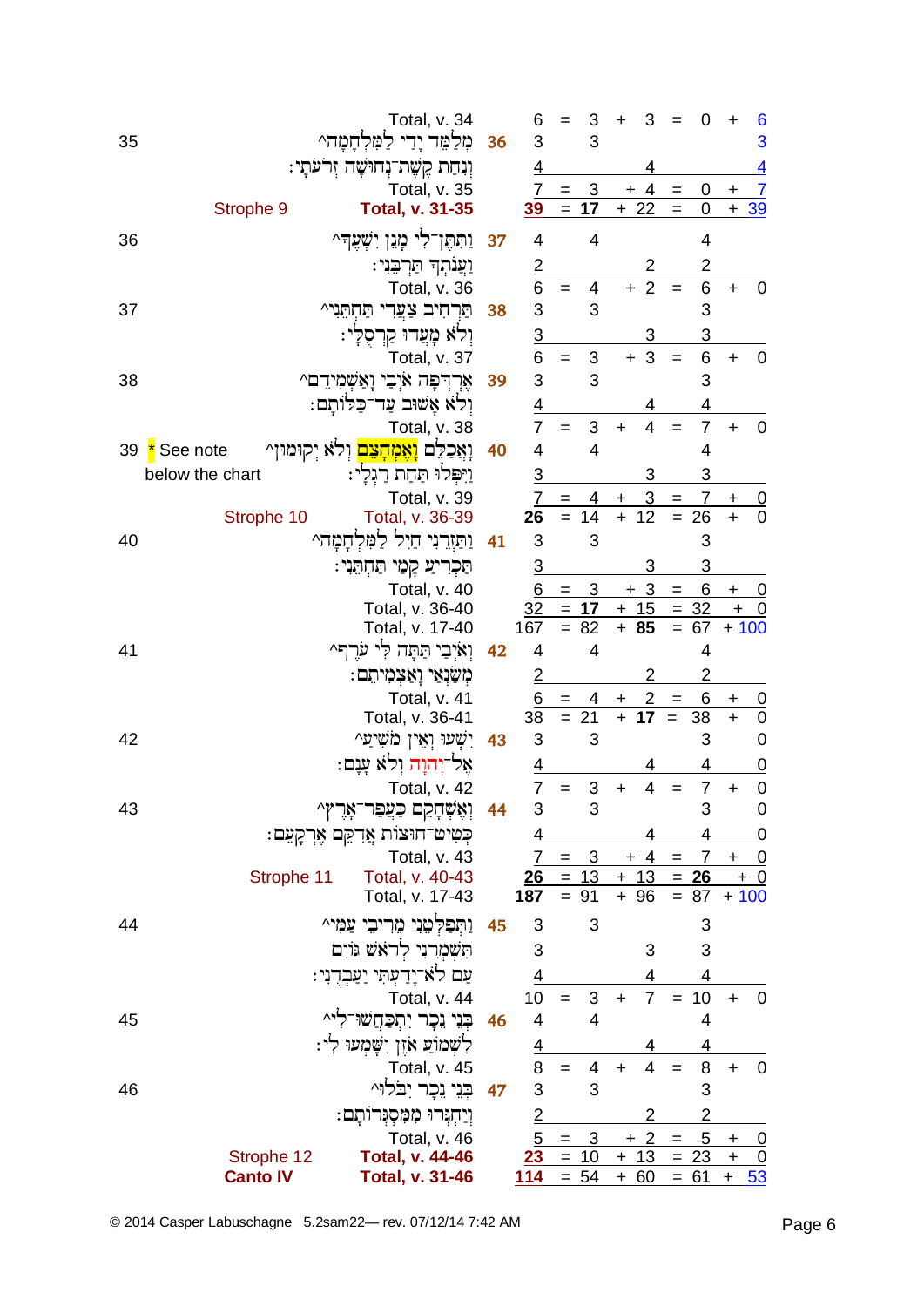| 47 |      |                                          | -יִחוָה וּבָרוּך<br>חי            | 48 | 4                        |         | $\overline{4}$      |           |                |                   |                |                                  | 4              |
|----|------|------------------------------------------|-----------------------------------|----|--------------------------|---------|---------------------|-----------|----------------|-------------------|----------------|----------------------------------|----------------|
|    |      |                                          | וְיָרָם אֱלֹהֵי צוּר יִשְׁעִי:    |    | $\overline{4}$           |         |                     |           | 4              |                   |                |                                  | <u>4</u>       |
|    |      |                                          | Total, v. 47                      |    | 8                        | $=$     | 4                   | $\ddot{}$ | 4              |                   | 0              | $\ddot{}$                        | 8              |
| 48 |      |                                          | הַאֵל הַנֹּתֵן נִקֲמֹת לִי^       | 49 | 4                        |         | $\overline{4}$      |           |                |                   |                |                                  | 4              |
|    |      |                                          | וּמוֹרִיד עַמְּים תַּחְתֵּנִי:    |    | $\overline{3}$           |         |                     |           | 3              |                   |                |                                  | $\overline{3}$ |
|    |      |                                          | Total, v. 48                      |    | $\overline{7}$           |         | 4                   | $\ddot{}$ | 3              |                   | 0              | $\ddot{}$                        | $\overline{7}$ |
| 49 |      |                                          | וּמוֹצִיאִי מֵאיִבָי^             | 50 | $\overline{2}$           |         | $\overline{2}$      |           |                |                   |                |                                  | $\overline{2}$ |
|    |      |                                          | וּמִקָּמַי הְרוֹמְמֵנִי           |    | $\overline{2}$           |         |                     |           | 2              |                   | 2              |                                  | $\overline{0}$ |
|    |      |                                          | מֵאִישׁ חֲמָסִים תַּצִּילֵנִי:    |    | $\overline{3}$           |         |                     |           | 3              |                   | 3              |                                  | $\overline{0}$ |
|    |      |                                          | Total, v. 49                      |    | $\overline{7}$           |         | $= 2$               | $\ddot{}$ | 5              | $=$               | 5              | +                                | $\overline{2}$ |
|    |      | <b>Strophe 13</b>                        | <b>Total, v. 47-49</b>            |    | $\overline{\mathbf{22}}$ | $=$     | 10                  |           | $+12$          |                   | 5              | $\ddot{}$                        | 17             |
| 50 |      |                                          | עַל־כֵן אוֹדִד יִהוַה בַּגּוֹיִם^ | 51 | 5                        |         | 5                   |           |                |                   | 5              |                                  | $\mathbf 0$    |
|    |      |                                          | וּלְשָׁמְךָ אֲזַמֵּר:             |    | $\overline{2}$           |         |                     |           | 2              |                   | 2              |                                  | $\overline{0}$ |
|    |      |                                          | Total, v. 50                      |    | $\overline{7}$           | $=$     | $\overline{5}$      | $\ddot{}$ | $\overline{2}$ | $\qquad \qquad =$ | 7              | $\ddot{}$                        | $\overline{0}$ |
|    |      |                                          | Total, v. 36-43                   |    | 52                       | $= 27$  |                     | $+$       | 25             | $=$               | 38             | $\ddot{}$                        | 14             |
|    |      |                                          | Total, v. 44-50                   |    | 52                       | $=$     | $\overline{\bf 25}$ | $\pm$     | 27             |                   | $= 35$         | $\ddot{}$                        | 17             |
|    |      |                                          | Numerical chiasmus, v. 36-50      |    | 104                      | $= 52$  |                     |           | $+ 52$         |                   | $= 73$         |                                  | $+31$          |
| 51 | Coda |                                          | <mark>מגדיל</mark> * ישועות מלכו^ | 52 | 3                        |         | 3                   |           |                |                   |                |                                  | 3              |
|    |      | See below                                | ועשה־חסד למשיחו                   |    | 3                        |         |                     |           | 3              |                   |                |                                  | 3              |
|    |      |                                          | לְדַוְר וּלְזַרְעוֹ עֲד־עוֹלַם:   |    | $\overline{4}$           |         |                     |           | 4              |                   |                |                                  | 4              |
|    |      | <b>Coda</b>                              | Total, v. 51                      |    | 10                       | $=$     | 3                   | $\ddot{}$ |                | $=$               | 0              | ٠                                | <u> 10</u>     |
|    |      | <b>Strophe 14</b>                        | <b>Total, v. 50-51</b>            |    | 17                       | $=$     | 8                   | $\ddot{}$ | 9              | $=$               | $\overline{7}$ | $\ddot{}$                        | 10             |
|    |      | <b>Canto V</b>                           | <b>Total, v. 47-51</b>            |    | <u>39</u>                | $=$     | 18                  | $\ddot{}$ | 21             | $=$               | 12             | $\begin{array}{c} + \end{array}$ | 27             |
|    |      |                                          | Total, v. 31-51                   |    | <u>153</u>               | $=$     | 72                  | $\ddot{}$ | 81             | $=$               | 73             | $\ddot{}$                        | 80             |
|    |      |                                          | Total, v. 2b-51                   |    | 365                      | $= 179$ |                     |           | $+ 186 =$      |                   | 139            | $+226$                           |                |
|    |      | v. 1-51 y. נֵיאֹמַר With the heading and |                                   |    | 382                      | $= 187$ |                     | $+195$    |                |                   |                |                                  |                |

\* V. 39a: Deleting this word (see e.g., Fokkelman, p. 334, note 7) would give a most tempting total of **364** words (**14**x**26**), but would wreak havoc with the **26** words in vs. 36-39, the **187** (11 x **17**) words in vs. 17- 43, and the carefully designed numerical structure of vs. 36-50 with their **104** (4x**26**) words divided into **52** before and **52** after *atnach,* as well as the significant centre of the Song in v. 26 – see below.  $*$  V. 51a: Read with MT's Ketib בְּגְדִּיל, 'the one who makes great the victories of his king'.

#### **Observations**

- 1. The arithmetic centre in terms of the 365 words of the Song is the word הַגְּמִים, 'blameless', in v. 26b, with **182** (7 x **26**) words on either side: 365 = **182** + 1 + **182**.
	- The pivotal word falls within the 2 middle cola in v. 26: 110 = **54** + **2** + **54**. These **7** words of the two pivotal cola constitute a very meaningful centre, which has certainly been consciously designed, for it is an eloquent expression of the gist of the poem:

^

With the loyal you show yourself loyal; with the blameless you show yourself blameless. The number **54** is a multiple of **27** and underlines the deliberate use of **27** in Strophes 4 and 6 as the numerical value of the key-root , 'loyal', in v. 26, which is the **27th** verseline.

2. The words spoken *to* God and the words spoken *about* him are in accordance with Psalm 18, except v. 16, where Ps. 18:16c-d is spoken *to* God. This brings us to the strophic structure of the text, which is, in my opinion, to a great extent

determined by the direction of address: the transition from words directly spoken *to* God (Column c) to words spoken *about* him (Column d). Therefore, the transitions should seriously be taken into account when we try to identify the structure of the text. They are to be found between vs. 3||4, 25||26, 30||31, 35||36, 46||47, (and 49a||49b). The transition within v. 49 is an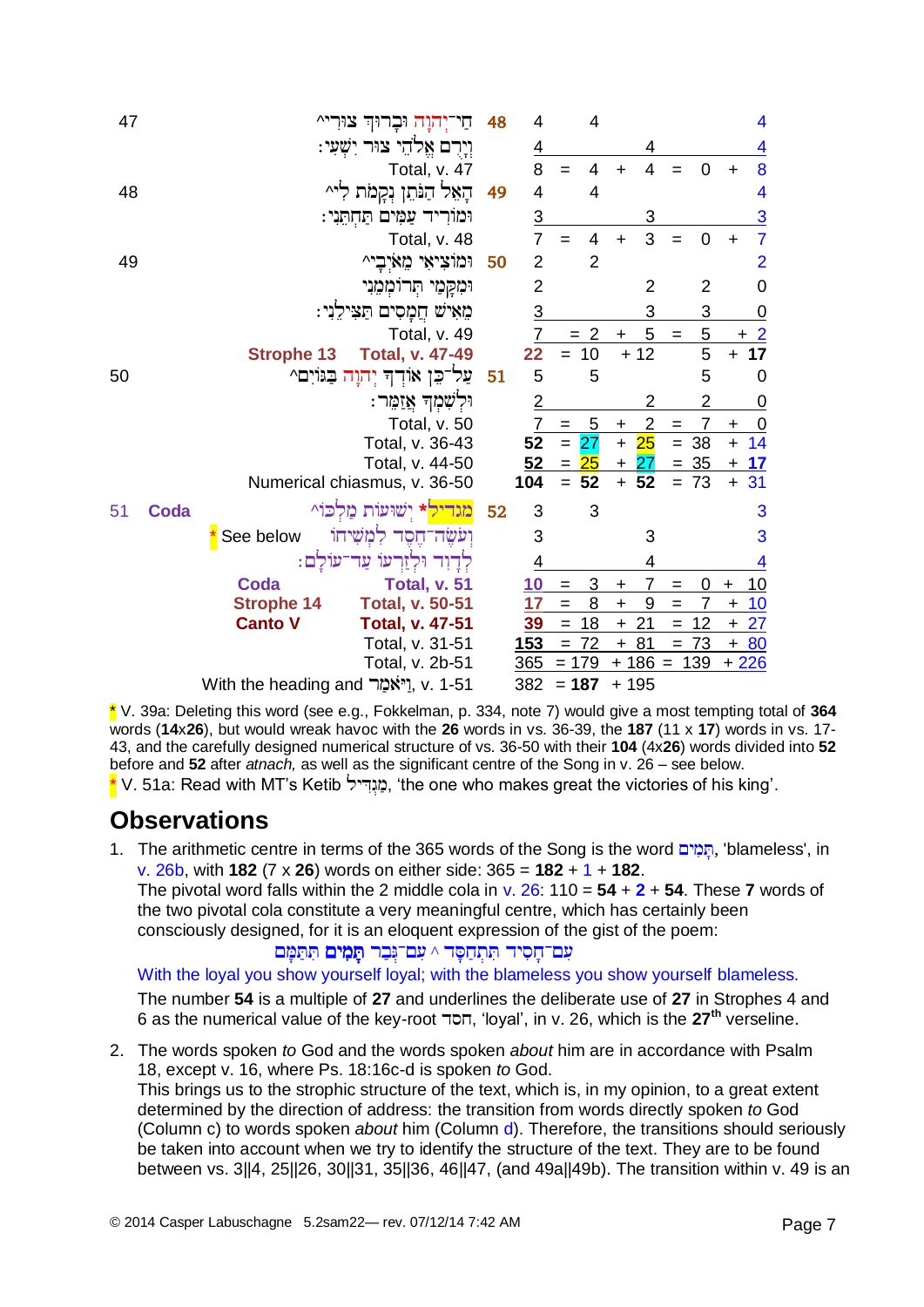exception: it clearly functions as a device for drawing special attention, as in Ps. 23,4. On the basis of its content, v. 51 may be regarded as a coda.

See in the **General Introduction**, "The use of a coda as a device for conclusion". In this respect it is significant that the main body of the Song between the Prelude and the Coda consists of **338** (13x**26**) words: **17** (Prelude) + **338** + 10 (Coda) = 382.

This is how the text of the Song is organized in terms of its cantos and strophes:

| Strophe $1(2-3)$   | Spoken to God: affirmation of trust in YHWH as a refuge.       |
|--------------------|----------------------------------------------------------------|
| Strophe 2 (4-6)    | Spoken about God: praise to YHWH for deliverance from enemies. |
| Strophe 3 (7-9)    | Spoken about God: YHWH's anger was evident on the earth.       |
| Strophe 4 (10-13)  | Spoken about God: YHWH displayed his power in nature.          |
| Strophe 5 (14-16)  | Spoken about God: he thundered from heaven and shot arrows.    |
| Strophe 6 (17-20)  | Spoken about God: reaching from on high, YHWH delivered me.    |
| Strophe 7 (21-25)  | Spoken about God: he treated me according to my righteousness. |
| Strophe 8 (26-30)  | Spoken to God: YHWH, you reward the just with your loyalty.    |
| Strophe 9 (31-35)  | Spoken about God: YHWH is my help in times of war.             |
| Strophe 10 (36-39) | Spoken to God: your help made me prevail over my enemies.      |
| Strophe 11 (40-43) | Spoken to God: you helped me to destroy my assailants.         |
| Strophe 12 (44-46) | Spoken to God: you delivered me from strife among the nations. |
| Strophe 13 (47-49) | Spoken about God: I praise YHWH for his steadfast love.        |
| Strophe 14 (50-51) | Spoken to God: for this I will extol you among the nations.    |

3. The two divine name numbers and their multiples figure many times in 2 Samuel 22:

| vs. 1-2a  | 17 words in total                                                   |
|-----------|---------------------------------------------------------------------|
| vs. 2b-3  | 17 words in total                                                   |
| vs. 4-7   | 17 words before atnach                                              |
| vs. 2b-7  | 26 words after atnach                                               |
| vs. 10-14 | 34 words in total, with 17 before and 17 after atnach               |
| vs. 10-16 | 26 words before atnach                                              |
| vs. 17-21 | 34 $(2 \times 17)$ words in total                                   |
| vs. 21-25 | 34 $(2 \times 17)$ words in total                                   |
| vs. 4-25  | 85 (5 x 17) words before atnach                                     |
| vs. 26-30 | 17 words after atnach                                               |
| vs. 31-35 | <b>17</b> words before atnach                                       |
| vs. 36-39 | 26 words in total                                                   |
| vs. 36-40 | 17 words before atnach                                              |
| vs. 17-40 | 85 $(5 \times 17)$ words after <i>atnach</i>                        |
| vs. 36-41 | 17 words after atnach                                               |
| vs. 40-43 | <b>26</b> words in total                                            |
| vs. 36-43 | 52 $(2 \times 26)$ words in total                                   |
| vs. 17-43 | 187 $(11 \times 17)$ words in total                                 |
| vs. 32-46 | 51 $(3 \times 17)$ words before and 52 $(2 \times 26)$ after atnach |
| vs. 44-50 | 52 $(2 \times 26)$ words in total                                   |
| vs. 36-50 | 104 (4 x 26) words in total, with 52 before and 52 after atnach     |
| vs. 50-51 | <b>17</b> words in total                                            |
| vs. 31-51 | 153 $(9 \times 17)$ words in total.                                 |
| vs. 1-51  | 187 (11 x 17) words before atnach.                                  |
|           |                                                                     |

See now also the overview of the other intriguing numerical features of the Song of David on page 17 in my analysis of the book of [1 Samuel.](http://www.labuschagne.nl/joshua-kings.htm)

4. The name יהוה occurs 18 times (16x in the poem and 2x in the heading); in Psalm 18 there are 19 occurrences (16 in the poem and 3 in the heading).